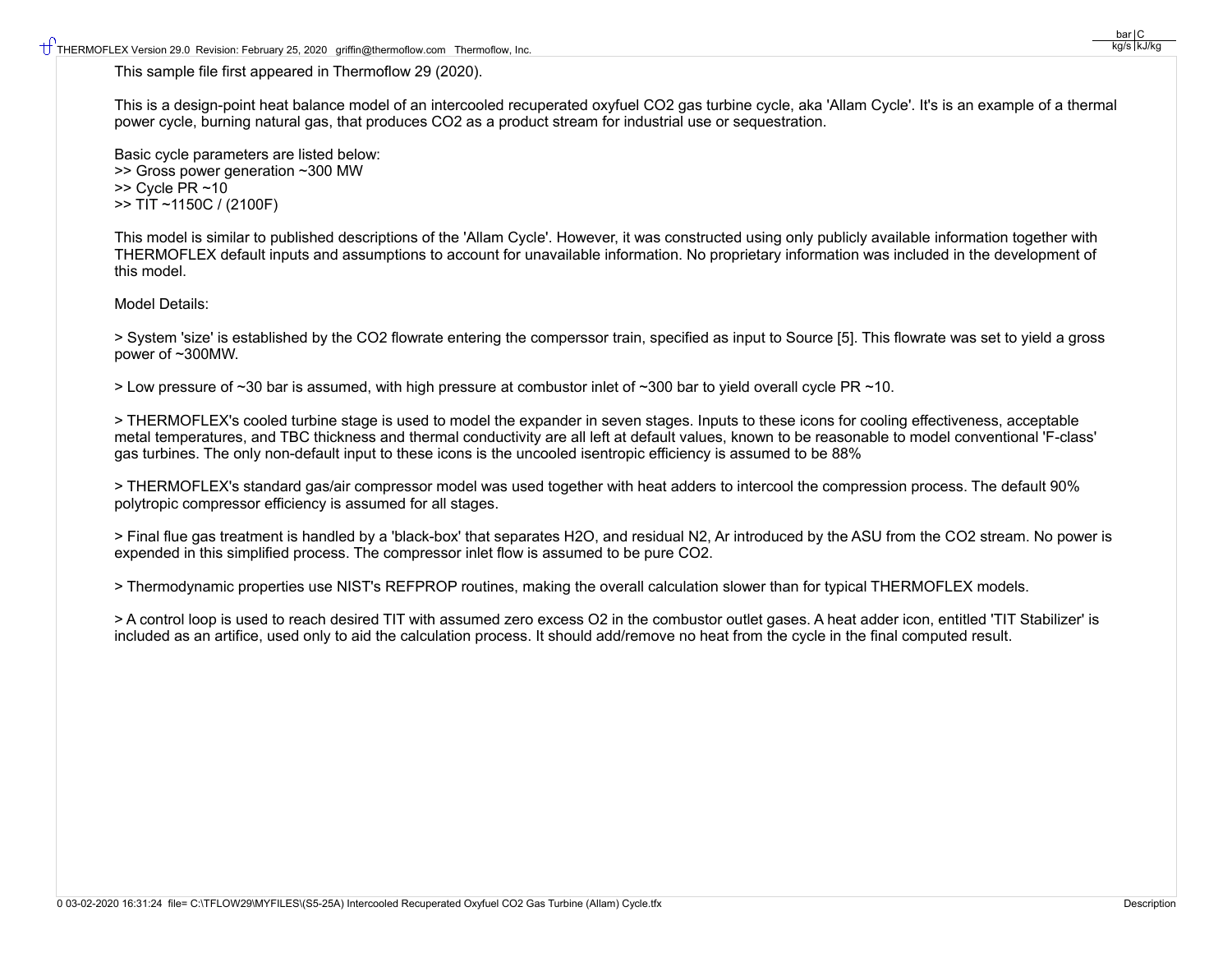

Mole percent of N2 of Stream 16 - Outlet of Combustor [17] -> Gas inlet of Cooled Turbine Stage: Open Loop Allowed [18] (Gas/Air) 0,2958 %<br>Mole percent of O2 of Stream 16 - Outlet of Combustor [17] -> Gas inlet of Cooled T Mole percent of O2 of Stream 16 - Outlet of Combustor [17] -> Gas inlet of Cooled Turbine Stage: Open Loop Allowed [18] (Gas/Air) 0 %<br>Mole percent of CO2 of Stream 16 - Outlet of Combustor [17] -> Gas inlet of Cooled Turbi Mole percent of CO2 of Stream 16 - Outlet of Combustor [17] -> Gas inlet of Cooled Turbine Stage: Open Loop Allowed [18] (Gas/Air) 91,55 %<br>Mole percent of H2O of Stream 16 - Outlet of Combustor [17] -> Gas inlet of Cooled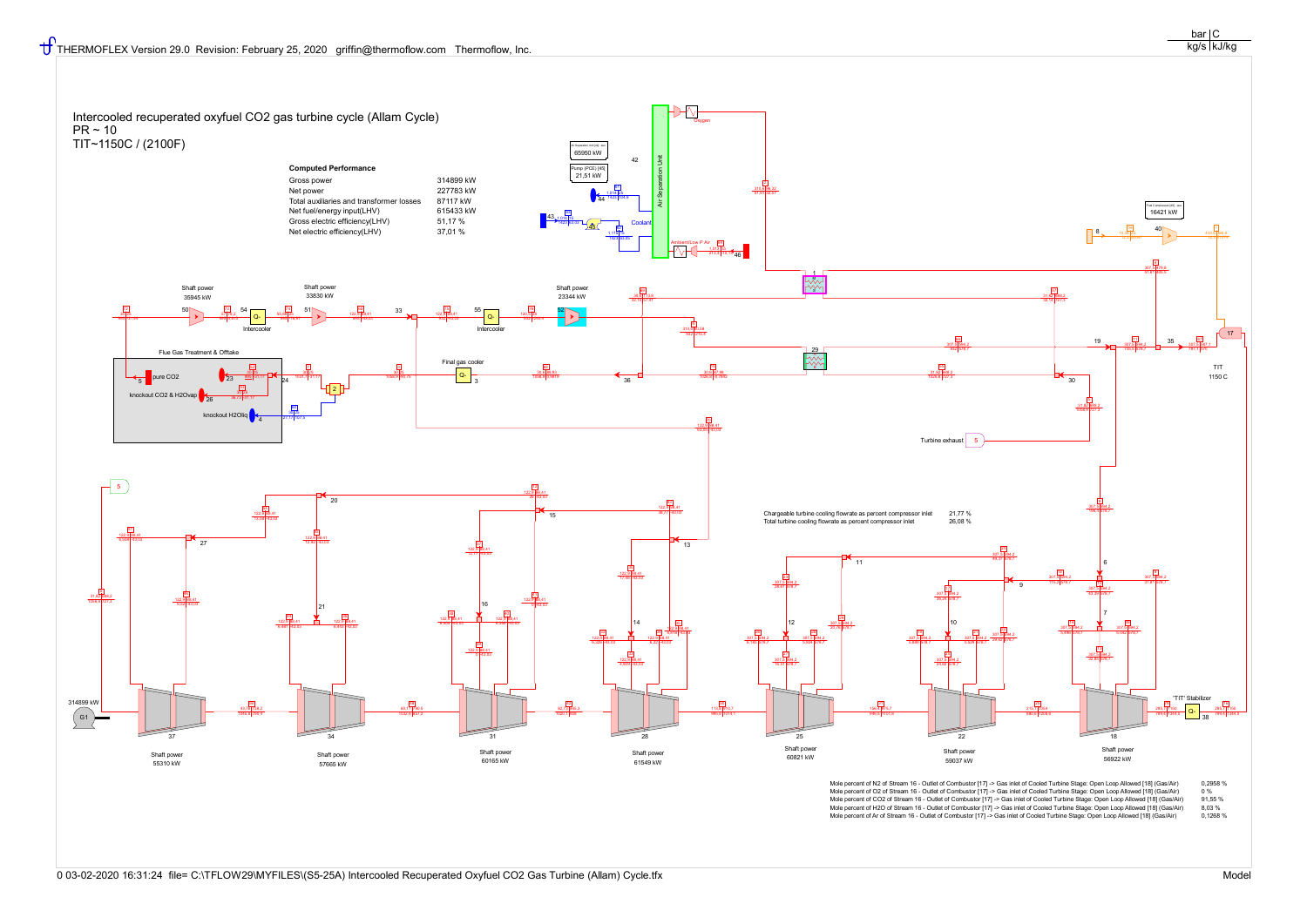## Heat Recovery